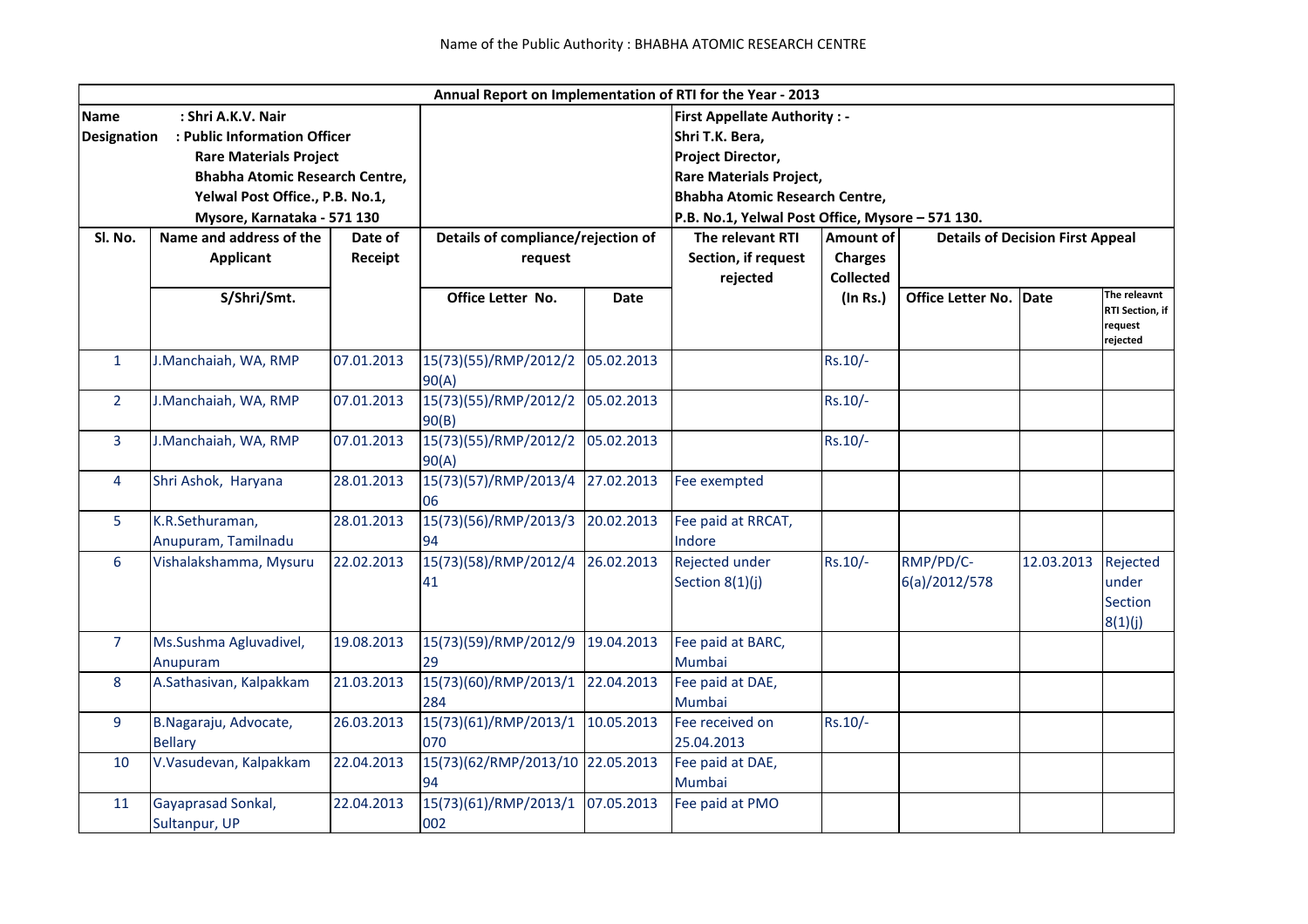|                                                    |                                       |            | Annual Report on Implementation of RTI for the Year - 2013 |                   |                                                                                           |                                                      |                   |      |                        |  |  |  |
|----------------------------------------------------|---------------------------------------|------------|------------------------------------------------------------|-------------------|-------------------------------------------------------------------------------------------|------------------------------------------------------|-------------------|------|------------------------|--|--|--|
| <b>Name</b>                                        | : Shri A.K.V. Nair                    |            |                                                            |                   | <b>First Appellate Authority: -</b>                                                       |                                                      |                   |      |                        |  |  |  |
| <b>Designation</b><br>: Public Information Officer |                                       |            |                                                            | Shri T.K. Bera,   |                                                                                           |                                                      |                   |      |                        |  |  |  |
|                                                    | <b>Rare Materials Project</b>         |            |                                                            | Project Director, |                                                                                           |                                                      |                   |      |                        |  |  |  |
|                                                    | <b>Bhabha Atomic Research Centre,</b> |            |                                                            |                   | <b>Rare Materials Project,</b>                                                            |                                                      |                   |      |                        |  |  |  |
|                                                    | Yelwal Post Office., P.B. No.1,       |            |                                                            |                   | <b>Bhabha Atomic Research Centre,</b><br>P.B. No.1, Yelwal Post Office, Mysore - 571 130. |                                                      |                   |      |                        |  |  |  |
|                                                    | Mysore, Karnataka - 571 130           |            |                                                            |                   |                                                                                           |                                                      |                   |      |                        |  |  |  |
| Sl. No.                                            | Name and address of the<br>Date of    |            | Details of compliance/rejection of                         |                   | The relevant RTI                                                                          | Amount of<br><b>Details of Decision First Appeal</b> |                   |      |                        |  |  |  |
|                                                    | <b>Applicant</b>                      | Receipt    | request                                                    |                   | Section, if request                                                                       | <b>Charges</b>                                       |                   |      |                        |  |  |  |
|                                                    |                                       |            |                                                            |                   | rejected                                                                                  | <b>Collected</b>                                     |                   |      |                        |  |  |  |
|                                                    | S/Shri/Smt.                           |            | Office Letter No.                                          | <b>Date</b>       |                                                                                           | (In Rs.)                                             | Office Letter No. | Date | The releavnt           |  |  |  |
|                                                    |                                       |            |                                                            |                   |                                                                                           |                                                      |                   |      | <b>RTI Section, if</b> |  |  |  |
|                                                    |                                       |            |                                                            |                   |                                                                                           |                                                      |                   |      | request<br>rejected    |  |  |  |
| 12                                                 | M.Elengeswaran,                       | 02.05.2013 | 15(73)(65)/RMP/2010/1                                      | 07.05.2013        | Fee not received                                                                          |                                                      |                   |      |                        |  |  |  |
|                                                    | Kanchepuram                           |            | 008                                                        |                   |                                                                                           |                                                      |                   |      |                        |  |  |  |
| 13                                                 | Nitin S Padelkar,                     | 30.04.2013 | 15(73)(64)/RMP/2013/1                                      | 09.05.2013        | Fee paid at                                                                               |                                                      |                   |      |                        |  |  |  |
|                                                    | <b>BARC, TARAPUR</b>                  |            | 017                                                        |                   | <b>BARC, Tarapur</b>                                                                      |                                                      |                   |      |                        |  |  |  |
| 14                                                 | K.N.Ananda, RMP Colony                | 06.05.2013 | 15(73)(67/RMP/2013/10 20.05.2013                           |                   |                                                                                           | Rs.10/-                                              |                   |      |                        |  |  |  |
|                                                    |                                       |            | 76                                                         |                   |                                                                                           |                                                      |                   |      |                        |  |  |  |
| 15                                                 | K.Mamatha, Yelwal                     | 06.05.2013 | 15(73)(66)/RMP/2013/1                                      | 13.05.2013        |                                                                                           | Rs.10/-                                              |                   |      |                        |  |  |  |
|                                                    |                                       |            | 046                                                        |                   |                                                                                           |                                                      |                   |      |                        |  |  |  |
| 16                                                 | K.Mamatha, Yelwal                     | 06.05.2013 | 15(73)(66)/RMP/2013/1                                      | 13.05.2013        |                                                                                           | Rs.10/-                                              |                   |      |                        |  |  |  |
|                                                    |                                       |            | 044                                                        |                   |                                                                                           |                                                      |                   |      |                        |  |  |  |
| 17                                                 | K.Mamatha, Yelwal                     | 06.05.2013 | 15(73)(66)/RMP/2013/1                                      | 13.05.2013        |                                                                                           | Rs.10/-                                              |                   |      |                        |  |  |  |
|                                                    |                                       |            | 045                                                        |                   |                                                                                           |                                                      |                   |      |                        |  |  |  |
| 18                                                 | M.P.Sankaran, Ex-SO/E,                | 09.05.2013 | 15(73)(68)/RMP/2013/1                                      | 20.05.2013        | Fee paid at DAE,                                                                          |                                                      |                   |      |                        |  |  |  |
|                                                    | Vashi                                 |            | 077                                                        |                   | Mumbai                                                                                    |                                                      |                   |      |                        |  |  |  |
| 19                                                 | Shri B.Nagaraju, Advocate,            | 10.05.2013 | 15(73)(61)/RMP/2013/1                                      | 23.05.2013        | Information already                                                                       |                                                      |                   |      |                        |  |  |  |
|                                                    | <b>Bellary</b>                        |            | 107                                                        |                   | provided against                                                                          |                                                      |                   |      |                        |  |  |  |
|                                                    |                                       |            |                                                            |                   | application                                                                               |                                                      |                   |      |                        |  |  |  |
|                                                    |                                       |            |                                                            |                   | dtd.2.03.2013                                                                             |                                                      |                   |      |                        |  |  |  |
| 20                                                 | Shruti A T Bangalore                  | 27.05.2013 | 15(73)(69)/RMP/2013/1                                      | 26.06.2013        | Partly denied under                                                                       | Rs.10/-                                              |                   |      |                        |  |  |  |
|                                                    |                                       |            | 302                                                        |                   | Section 8(1)(j)                                                                           |                                                      |                   |      |                        |  |  |  |
| 21                                                 | Adv.Nagaraju, Bellary                 | 11.06.2013 | 15(73)(61)/RMP/2013/1                                      | 25.06.2013        | Information not                                                                           |                                                      |                   |      |                        |  |  |  |
|                                                    |                                       |            | 297                                                        |                   | available                                                                                 |                                                      |                   |      |                        |  |  |  |
| 22                                                 | S.Gopu, Mysuru                        | 18.07.2013 | 15(73)(71)/RMP/2013/2                                      | 14.08.2013        |                                                                                           | Rs.10/-                                              |                   |      |                        |  |  |  |
|                                                    |                                       |            | 861                                                        |                   |                                                                                           |                                                      |                   |      |                        |  |  |  |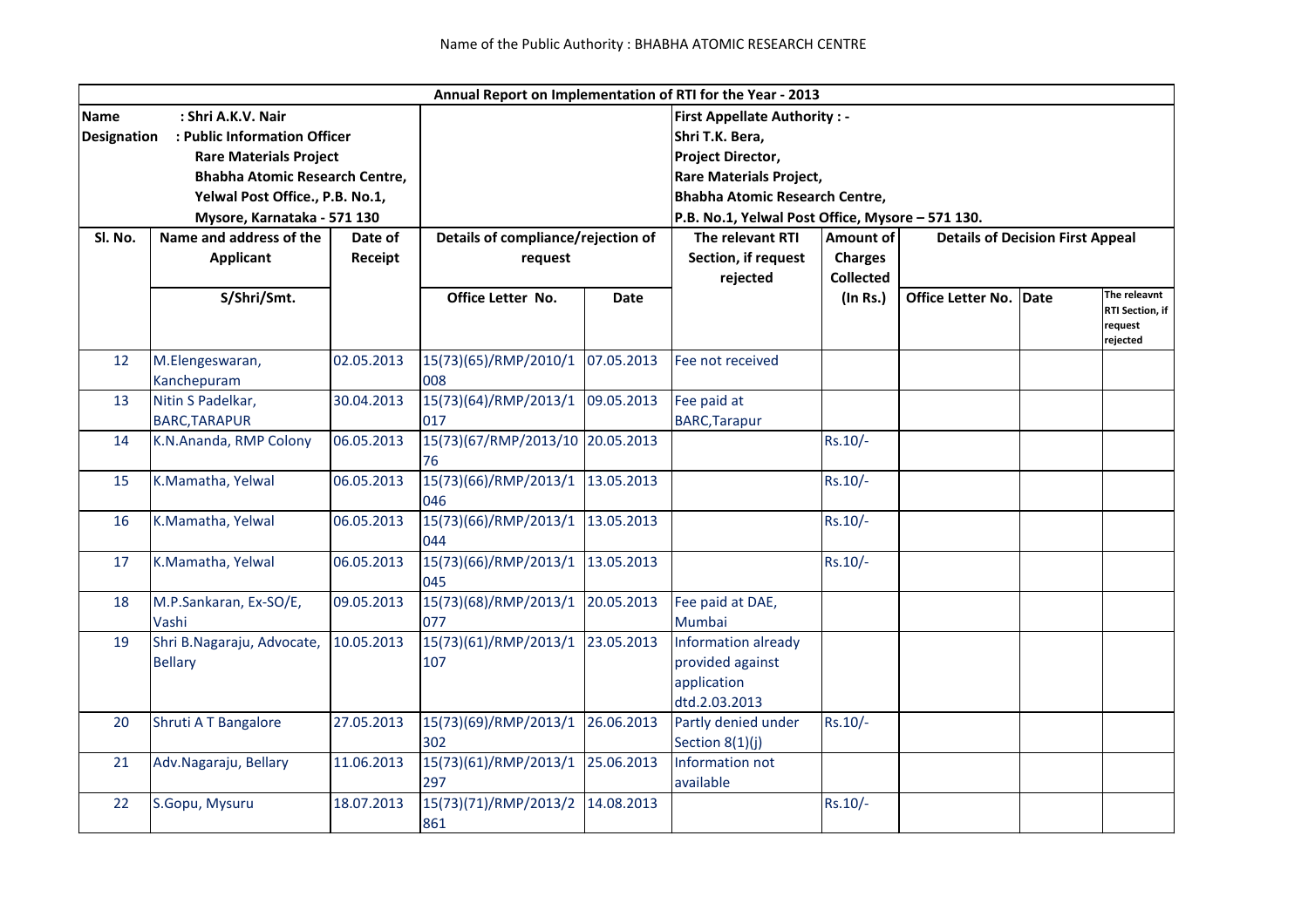|                                                    |                                                                 |            |                                    |                          | Annual Report on Implementation of RTI for the Year - 2013 |                                                             |                        |               |                                        |  |  |
|----------------------------------------------------|-----------------------------------------------------------------|------------|------------------------------------|--------------------------|------------------------------------------------------------|-------------------------------------------------------------|------------------------|---------------|----------------------------------------|--|--|
| <b>Name</b><br>: Shri A.K.V. Nair                  |                                                                 |            |                                    |                          | <b>First Appellate Authority: -</b>                        |                                                             |                        |               |                                        |  |  |
| <b>Designation</b><br>: Public Information Officer |                                                                 |            |                                    |                          | Shri T.K. Bera,                                            |                                                             |                        |               |                                        |  |  |
|                                                    | <b>Rare Materials Project</b><br>Bhabha Atomic Research Centre, |            |                                    | <b>Project Director,</b> |                                                            |                                                             |                        |               |                                        |  |  |
|                                                    |                                                                 |            |                                    |                          | <b>Rare Materials Project,</b>                             |                                                             |                        |               |                                        |  |  |
|                                                    | Yelwal Post Office., P.B. No.1,                                 |            |                                    |                          | <b>Bhabha Atomic Research Centre,</b>                      |                                                             |                        |               |                                        |  |  |
|                                                    | Mysore, Karnataka - 571 130                                     |            |                                    |                          | P.B. No.1, Yelwal Post Office, Mysore - 571 130.           |                                                             |                        |               |                                        |  |  |
| SI. No.                                            | Name and address of the                                         | Date of    | Details of compliance/rejection of |                          | The relevant RTI                                           | <b>Amount of</b><br><b>Details of Decision First Appeal</b> |                        |               |                                        |  |  |
|                                                    | <b>Applicant</b>                                                | Receipt    | request                            |                          | Section, if request                                        | <b>Charges</b>                                              |                        |               |                                        |  |  |
|                                                    |                                                                 |            |                                    |                          | rejected                                                   | <b>Collected</b>                                            |                        |               |                                        |  |  |
|                                                    | S/Shri/Smt.                                                     |            | Office Letter No.                  | <b>Date</b>              |                                                            | $($ In Rs. $)$                                              | Office Letter No. Date |               | The releavnt                           |  |  |
|                                                    |                                                                 |            |                                    |                          |                                                            |                                                             |                        |               | RTI Section, if<br>request<br>rejected |  |  |
| 23                                                 | Venkatesh Jayaraman,                                            | 19.07.2013 | 15(73)(70)/RMP/2013/1              | 23.07.2013               | Tranferred to PIO, DPS Rs.10/-                             |                                                             |                        |               |                                        |  |  |
|                                                    | Haryana                                                         |            | 496                                |                          | Mumbai under                                               |                                                             |                        |               |                                        |  |  |
|                                                    |                                                                 |            |                                    |                          | Section 6(3)                                               |                                                             |                        |               |                                        |  |  |
| 24                                                 | S.C.Patro, RRCAT, Indore                                        | 22.07.2013 | 15(73)(72)/RMP/2012/1              | 20.08.2013               |                                                            | $Rs.10/-$                                                   |                        |               |                                        |  |  |
|                                                    |                                                                 |            | 644                                |                          |                                                            |                                                             |                        |               |                                        |  |  |
| 25                                                 | A.M.Baskaran, Kalpakkam                                         | 26.07.2013 | 15(73)(74/RMP/2013/17              | 04.09.2013               | Additional Fee Rs.76/-.                                    |                                                             |                        |               |                                        |  |  |
|                                                    |                                                                 |            | 64                                 |                          | Applicantion fee of                                        |                                                             |                        |               |                                        |  |  |
|                                                    |                                                                 |            |                                    |                          | Rs.10/- paid at BARc,                                      |                                                             |                        |               |                                        |  |  |
|                                                    |                                                                 |            |                                    |                          | Mumbai Partly denied.                                      |                                                             |                        |               |                                        |  |  |
|                                                    |                                                                 |            |                                    |                          |                                                            |                                                             |                        |               |                                        |  |  |
| 26                                                 | Ms. Truptee Shan, Mumbai 29.07.2013                             |            | 15(73)(73)/RMP/2013/1              | 08.08.2013               | Fee paid at DAE,                                           |                                                             |                        |               |                                        |  |  |
|                                                    |                                                                 |            | 602                                |                          | Mumbai                                                     |                                                             |                        |               |                                        |  |  |
| 27                                                 | K.Ayyappan, Kalpakkam                                           | 05.08.2013 | 15(73)(75)/RMP/2013/1              | 22.08.2013               | DPS, Mumbai                                                |                                                             |                        |               |                                        |  |  |
|                                                    |                                                                 |            | 360                                |                          | furnished the                                              |                                                             |                        |               |                                        |  |  |
|                                                    |                                                                 |            |                                    |                          | information on                                             |                                                             |                        |               |                                        |  |  |
|                                                    |                                                                 |            |                                    |                          | 12.08.2013                                                 |                                                             |                        |               |                                        |  |  |
| 28                                                 | Promod Kumar Dewangan, 03.09.2013                               |            | 15(73)(76)/RMP/2013/1 25.09.2013   |                          |                                                            | $Rs.10/-$                                                   |                        |               |                                        |  |  |
|                                                    | <b>Mysore</b>                                                   |            | 883                                |                          |                                                            |                                                             |                        |               |                                        |  |  |
| 29                                                 | P.Ashok Kumar, Mysore                                           | 06.09.2013 | 15(73)(77)/RMP/2013/3              | 09.10.2013               | Information provided                                       | Rs.110/-                                                    | RMP/PD/C-              | <b>Denied</b> |                                        |  |  |
|                                                    |                                                                 |            | 701                                |                          | after applying the                                         |                                                             | 6(a)2013/C-58          | under         |                                        |  |  |
|                                                    |                                                                 |            |                                    |                          | principle of Severance                                     |                                                             |                        | Section 10    |                                        |  |  |
|                                                    |                                                                 |            |                                    |                          |                                                            |                                                             |                        |               |                                        |  |  |
|                                                    |                                                                 |            |                                    |                          |                                                            |                                                             |                        |               |                                        |  |  |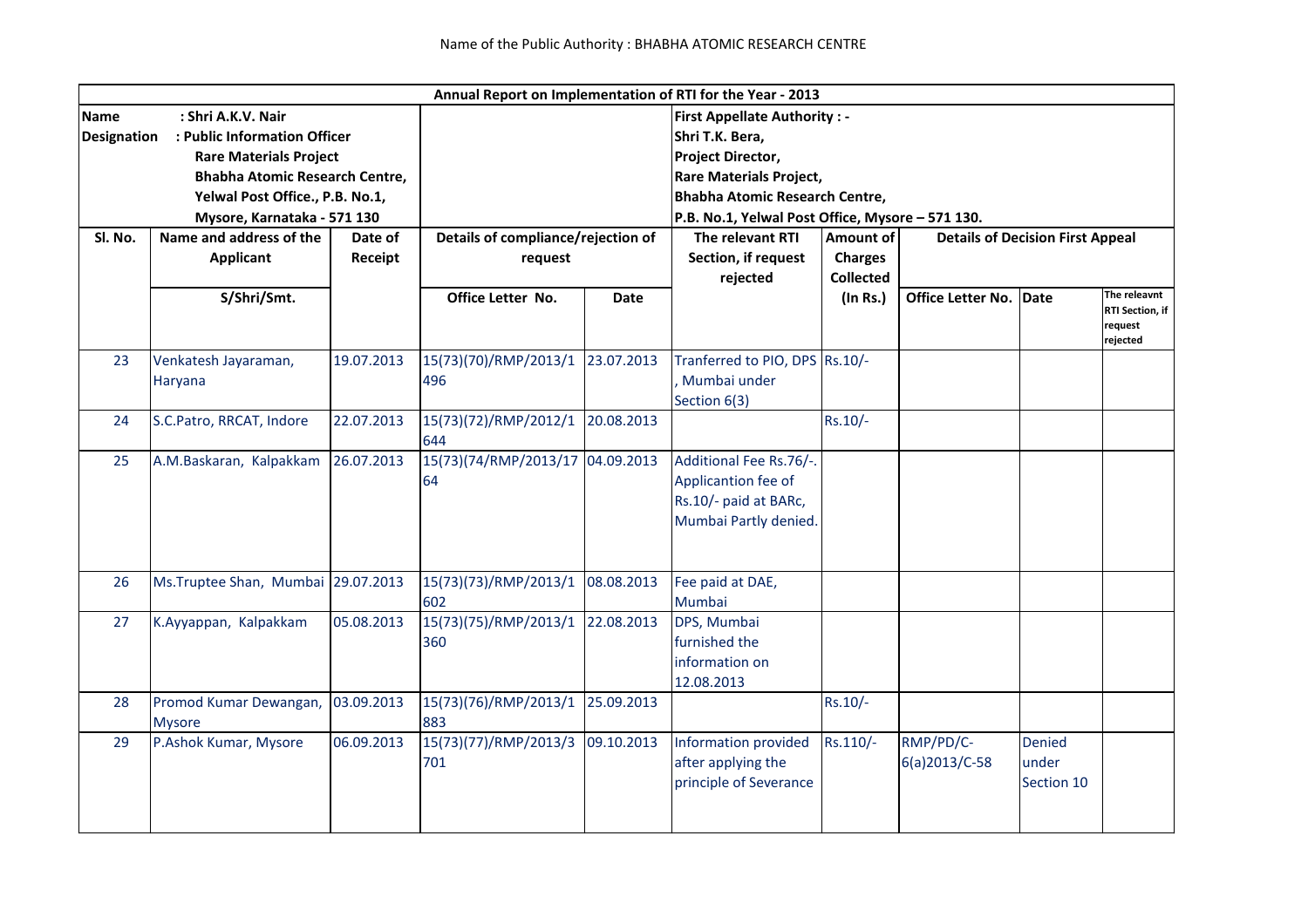|                                                    |                                       |            |                       |                                    | Annual Report on Implementation of RTI for the Year - 2013              |                                                             |                          |      |                     |  |  |  |
|----------------------------------------------------|---------------------------------------|------------|-----------------------|------------------------------------|-------------------------------------------------------------------------|-------------------------------------------------------------|--------------------------|------|---------------------|--|--|--|
| <b>Name</b><br>: Shri A.K.V. Nair                  |                                       |            |                       |                                    | <b>First Appellate Authority: -</b>                                     |                                                             |                          |      |                     |  |  |  |
| : Public Information Officer<br><b>Designation</b> |                                       |            |                       |                                    | Shri T.K. Bera,                                                         |                                                             |                          |      |                     |  |  |  |
|                                                    | <b>Rare Materials Project</b>         |            |                       |                                    | <b>Project Director,</b>                                                |                                                             |                          |      |                     |  |  |  |
|                                                    | <b>Bhabha Atomic Research Centre,</b> |            |                       |                                    |                                                                         |                                                             |                          |      |                     |  |  |  |
|                                                    | Yelwal Post Office., P.B. No.1,       |            |                       |                                    | <b>Rare Materials Project,</b><br><b>Bhabha Atomic Research Centre,</b> |                                                             |                          |      |                     |  |  |  |
|                                                    | Mysore, Karnataka - 571 130           |            |                       |                                    | P.B. No.1, Yelwal Post Office, Mysore - 571 130.                        |                                                             |                          |      |                     |  |  |  |
| SI. No.                                            | Name and address of the               | Date of    |                       | Details of compliance/rejection of |                                                                         | <b>Amount of</b><br><b>Details of Decision First Appeal</b> |                          |      |                     |  |  |  |
|                                                    | <b>Applicant</b>                      | Receipt    | request               |                                    | Section, if request<br>rejected                                         | <b>Charges</b>                                              |                          |      |                     |  |  |  |
|                                                    |                                       |            |                       |                                    |                                                                         | <b>Collected</b>                                            |                          |      |                     |  |  |  |
|                                                    | S/Shri/Smt.                           |            | Office Letter No.     | Date                               |                                                                         | $($ In Rs. $)$                                              | <b>Office Letter No.</b> | Date | The releavnt        |  |  |  |
|                                                    |                                       |            |                       |                                    |                                                                         |                                                             |                          |      | RTI Section, if     |  |  |  |
|                                                    |                                       |            |                       |                                    |                                                                         |                                                             |                          |      | request<br>rejected |  |  |  |
| 30                                                 | S.Gopu                                | 22.11.2013 | 15(73)(71)/RMP/2013/5 | 20.12.2013                         |                                                                         | $Rs.10/-$                                                   |                          |      |                     |  |  |  |
|                                                    |                                       |            | 054                   |                                    |                                                                         |                                                             |                          |      |                     |  |  |  |
| 31                                                 | G.Palani                              | 28.11.2013 | 15(73)(79)/RMP/2013/5 | 27.12.2013                         | Information provided                                                    | Rs.128/-                                                    |                          |      |                     |  |  |  |
|                                                    |                                       |            | 145                   |                                    | after applying the                                                      |                                                             |                          |      |                     |  |  |  |
|                                                    |                                       |            |                       |                                    | principle of Severance                                                  |                                                             |                          |      |                     |  |  |  |
|                                                    |                                       |            |                       |                                    |                                                                         |                                                             |                          |      |                     |  |  |  |
|                                                    |                                       |            |                       |                                    |                                                                         |                                                             |                          |      |                     |  |  |  |
| 32                                                 | <b>Vinay Govind Dhanawale</b>         | 29.11.2013 | 15(73)(80)/RMP/2013/2 | 17.12.2013                         | Fee paid at DAE,                                                        |                                                             |                          |      |                     |  |  |  |
|                                                    |                                       |            | 415                   |                                    | Mumbai                                                                  |                                                             |                          |      |                     |  |  |  |
| 33                                                 | Ramprasad Gopal, Orissa               | 06.12.2013 | 15(73)(81)/RMP/2013/2 | 13.12.2013                         | Fee paid at DAE,                                                        |                                                             |                          |      |                     |  |  |  |
|                                                    |                                       |            | 402                   |                                    | Mumbai                                                                  |                                                             |                          |      |                     |  |  |  |
| 34                                                 | A.M.Baskaran, SA/F,                   | 19.12.2013 | 15(73)(74)/RMP/2013/S | 27.12.2013                         | Fee paid at BARCF,                                                      |                                                             |                          |      |                     |  |  |  |
|                                                    | Kalpakkam                             |            | $P-33$                |                                    | Kalpakkam                                                               |                                                             |                          |      |                     |  |  |  |
| 35                                                 | G.Maruthi                             | 19.12.2013 | 15(73)(82)/RMP/2013/7 | 13.02.2014                         | <b>Additional fee</b>                                                   | $Rs.114/-$                                                  |                          |      |                     |  |  |  |
|                                                    |                                       |            | 03                    |                                    | received on                                                             |                                                             |                          |      |                     |  |  |  |
|                                                    |                                       |            |                       |                                    | 11.02.2014                                                              |                                                             |                          |      |                     |  |  |  |
| 36                                                 | K.N.Venkatesh, Mysuru                 | 19.12.2013 | 15(73)(83)/RMP/2013/2 | 22.01.2014                         | <b>Additional fee</b>                                                   | Rs.144/-                                                    |                          |      |                     |  |  |  |
|                                                    |                                       |            | 36                    |                                    | received on                                                             |                                                             |                          |      |                     |  |  |  |
|                                                    |                                       |            |                       |                                    | 22.01.2014                                                              |                                                             |                          |      |                     |  |  |  |
| 37                                                 | Shashikumar, Koppala                  | 26.12.2013 | 07(01)/RMP/Admin/201  | 11.02.2014                         | <b>Additional fee</b>                                                   | Rs.60/-                                                     |                          |      |                     |  |  |  |
|                                                    |                                       |            | 4/252                 |                                    | received on                                                             |                                                             |                          |      |                     |  |  |  |
|                                                    |                                       |            |                       |                                    | 03.02.2014Rejected                                                      |                                                             |                          |      |                     |  |  |  |
|                                                    |                                       |            |                       |                                    | under Section 8(1)(j)                                                   |                                                             |                          |      |                     |  |  |  |
|                                                    |                                       |            |                       |                                    |                                                                         |                                                             |                          |      |                     |  |  |  |